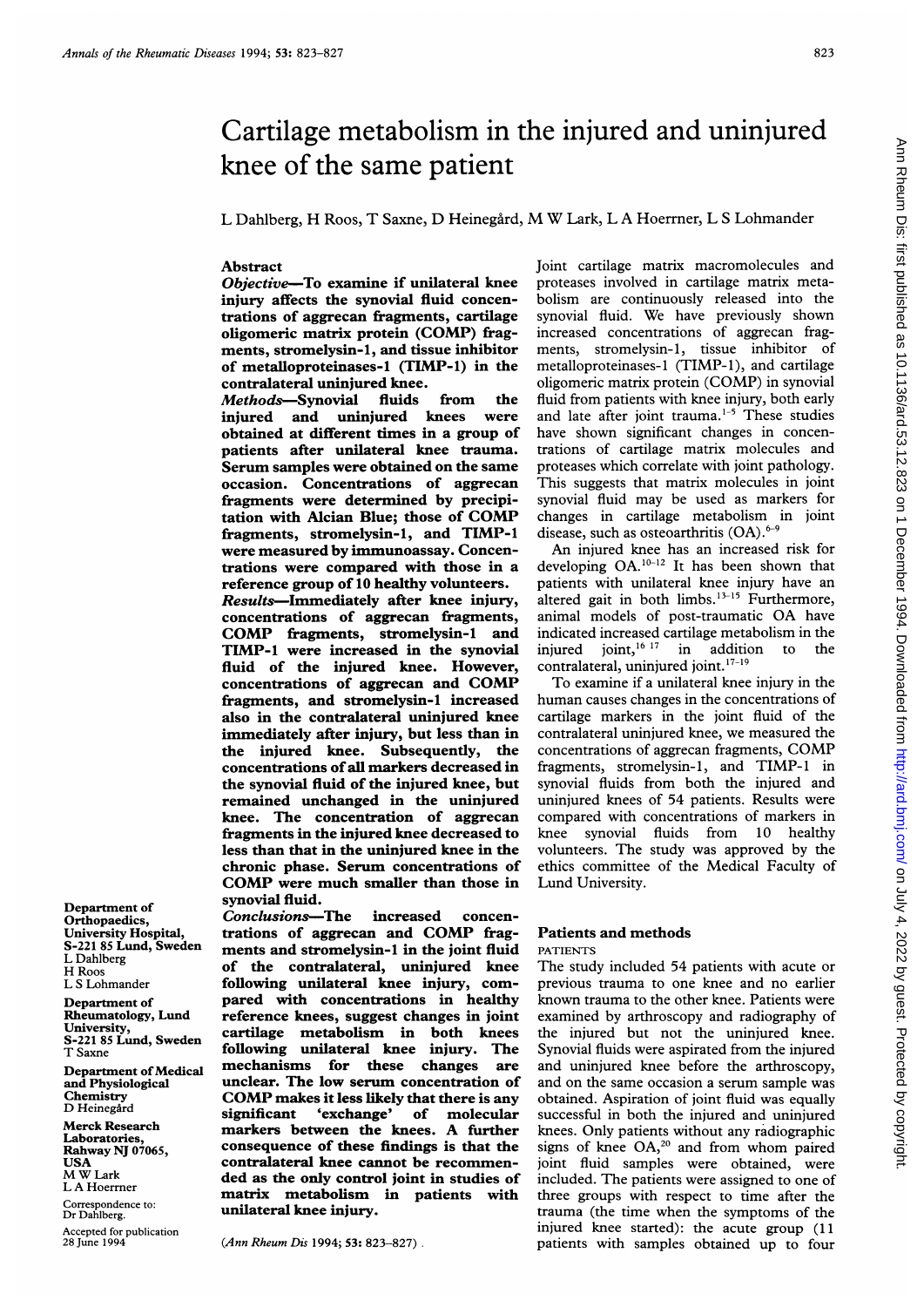Table  $1$  Number of patients  $(n)$ , time since trauma (Time), and volume (Vol.) of aspirated synovial fluid from<br>the injured and uninjured knee in the four study groups

|                     | Acute             | Subacute          | Chronic           | Reference       |  |
|---------------------|-------------------|-------------------|-------------------|-----------------|--|
| n                   | 11                | 14                | 29                | 10              |  |
| Age $(yr)^*$        | 24<br>27<br>35    | 18<br>28<br>40    | 22<br>28<br>37    | 25<br>28<br>32  |  |
| Time (weeks)        | $1 - 4$<br>3      | 8<br>14<br>23     | 123<br>178<br>208 |                 |  |
| Vol. injured (ml)   | 7.5<br>15<br>18.5 | 0.5<br>1.5<br>5   | 0.6<br>1<br>2.3   |                 |  |
| Vol. uninjured (ml) | 0.5<br>0.7<br>1·9 | 0.3<br>0.7<br>1.8 | 0.5<br>1<br>2     | 0.9<br>2.5<br>4 |  |

\*Age at time of injury. For definition of groups see Patients and

methods.<br>Age, time, and volume are given as the 25th percentile value<br>at the top, median value (**bold**) in the middle, and 75th<br>percentile value at the bottom.

weeks after the knee trauma), the subacute group (samples obtained 4-52 weeks after trauma) or the chronic group (samples obtained more than 52 weeks after trauma) (table 1).

Arthroscopy showed a combination of cruciate ligament, collateral ligament and meniscus injuries in 31 patients. Fifteen patients had isolated meniscus injuries, and eight patients had cartilage lesions without ligament injuries. The different injuries were equally distributed in the three groups. Four of the patients with cruciate ligament injury had undergone ligament reconstruction more than three years before the sampling. Thirty four patients did not have any arthroscopic cartilage changes. The remaining patients had fibrillations and occasional clefts in the joint cartilage surface in one knee compartment, but normal radiographic findings.

Ten healthy athletes without knee symptoms and with no previous knee injury were used as a reference group<sup>3-5</sup> (table 1).

Table 2 Synovial fluid aggrecan (AGN) fragments, COMP, stromelysin-1 (SLN) and TIMP-1 concentrations in synovialfluid of the injured and uninjured knee in the study groups, and serum COMP concentrations

|                      | <b>Injured</b> |          |         | Uninjured |          |         |              |
|----------------------|----------------|----------|---------|-----------|----------|---------|--------------|
|                      | Acute          | Subacute | Chronic | Acute     | Subacute | Chronic | Reference    |
| Synovial fluid       |                |          |         |           |          |         |              |
| n                    | 11             | 14       | 29      | 11        | 14       | 29      | 9            |
| $AGN$ ( $\mu$ g/ml)  | 98             | 50       | 43      | 59        | 42       | 58      | 14           |
|                      | 133            | 103      | 54      | 75        | 72       | 76      | 52           |
|                      | 387            | 164      | 70      | 140       | 86       | 98      | 67           |
| n                    | 11             | 13       | 27      | 11        | 13       | 27      | 6            |
| $COMP (\mu g/ml)$    | 115            | 70       | 62      | 93        | 77       | 79      | 16           |
|                      | 130            | 102      | 89      | 124       | 113      | 92      | 43           |
|                      | 172            | 145      | 115     | 136       | 138      | 111     | 73           |
| n<br>SLN (nmol/l)    | $\overline{7}$ | 7        | 24      | 7         | 7        | 24      | 10           |
|                      | 50             | 0.1      | 2.6     | 4.1       | 0.2      | $1-7$   | 0.4          |
|                      | 191            | 2.6      | 8       | $6 - 7$   | 3.5      | 5.6     | $\mathbf{z}$ |
|                      | 474            | 95       | 18      | 14        | $6-1$    | 8       | 4.8          |
| n<br>TIMP-1 (nmol/l) | 7              | 8        | 24      | 7         | 8        | 24      | 10           |
|                      | 42             | 5.9      | 5.9     | 6.5       | 4.4      | 5.9     | 0.5          |
|                      | 69             | 7.5      | 7.5     | $6 - 7$   | 4.7      | 6.6     | $4 - 8$      |
|                      | 135            | 18       | 9.2     | 8.3       | 5.7      | 7.3     | 8.5          |
| Seryum               |                |          |         |           |          |         |              |
| n                    | 11             | 14       | 29      |           |          |         | 10           |
| COMP (µg/ml)         | $5-1$          | 7.2      | 6.5     |           |          |         | $9-1$        |
|                      | $7 - 3$        | 7.9      | 7.8     |           |          |         | $10 - 6$     |
|                      | $8-4$          | 9.5      | $9-2$   |           |          |         | 11.5         |

n = Number of patients; for definition of groups, see Patients and methods.

The total number of samples analysed with each method differs because of lack of fluid. Concentrations for each marker are given as the 25th percentile value at the top, median value (bold) in the middle, and 75th percentile value at the bottom.

### SAMPLE PREPARATION

Synovial fluid was aspirated with <sup>a</sup> 1-2 mm needle and <sup>a</sup> lateral parapatellar approach. The joint fluids were aspirated to dryness and the volumes recorded. The serum and joint fluid samples were centrifuged and then stored at -70°C until analysed.

# MARKER ASSAYS

Aggrecan fragment concentrations were determined by precipitation of chondroitinand keratan sulphate-containing proteoglycan fragments with Alcian Blue.<sup>21</sup>

Stromelysin-1 and TIMP-1 concentrations were measured by sandwich immunoassay, using monoclonal and polyclonal antibodies.2 <sup>22</sup> <sup>23</sup> The assay for stromelysin-1 detects the proform of the enzyme, the large molecular active form and the enzyme complexed to TIMP-1, but not small molecular forms or enzyme complexed to  $\alpha$ -2-macroglobulin. The large majority of the enzyme is in the proform. $23$  The assay for TIMP-1 detects free TIMP-1 but not the inhibitor complexed with metalloproteinases.

COMP concentrations in synovial fluid and serum were determined by a competition immunoassay.24 Antibodies were raised in a rabbit immunised with purified bovine COMP. Microtitre plates were coated with human COMP and <sup>a</sup> set of standards using different concentrations of human COMP was included in each plate.

### STATISTICAL ANALYSIS

Wilcoxon's matched pairs signed ranks test was used to examine differences between injured and uninjured knees. Mann-Whitney rank sum test for two independent samples was used to calculate differences between the reference group and the injured and uninjured knees. For correlation analysis the Spearman rank correlation method was used.  $p < 0.05$  was considered significant. All differences and correlations discussed as such are statistically significant at this level or better.

### Results

Marker concentrations in the ipsi- and contralateral knees are presented individually, and as median concentration values. Because of lack of fluid, the number of analyses differs between markers. Median concentrations of each marker, however, were calculated using only paired samples (table 2).

There was no difference regarding sex and age distribution between the three study groups, or between these groups and the reference group (table 1). The specific type of knee injury, the degree of arthroscopic cartilage damage, or cruciate ligament reconstruction, did not significantly influence median marker concentrations in these small groups of patients. None of the patients was treated with intra-articular glucocorticoids or was receiving chronic treatment with non-steroidal antiinflammatory drugs.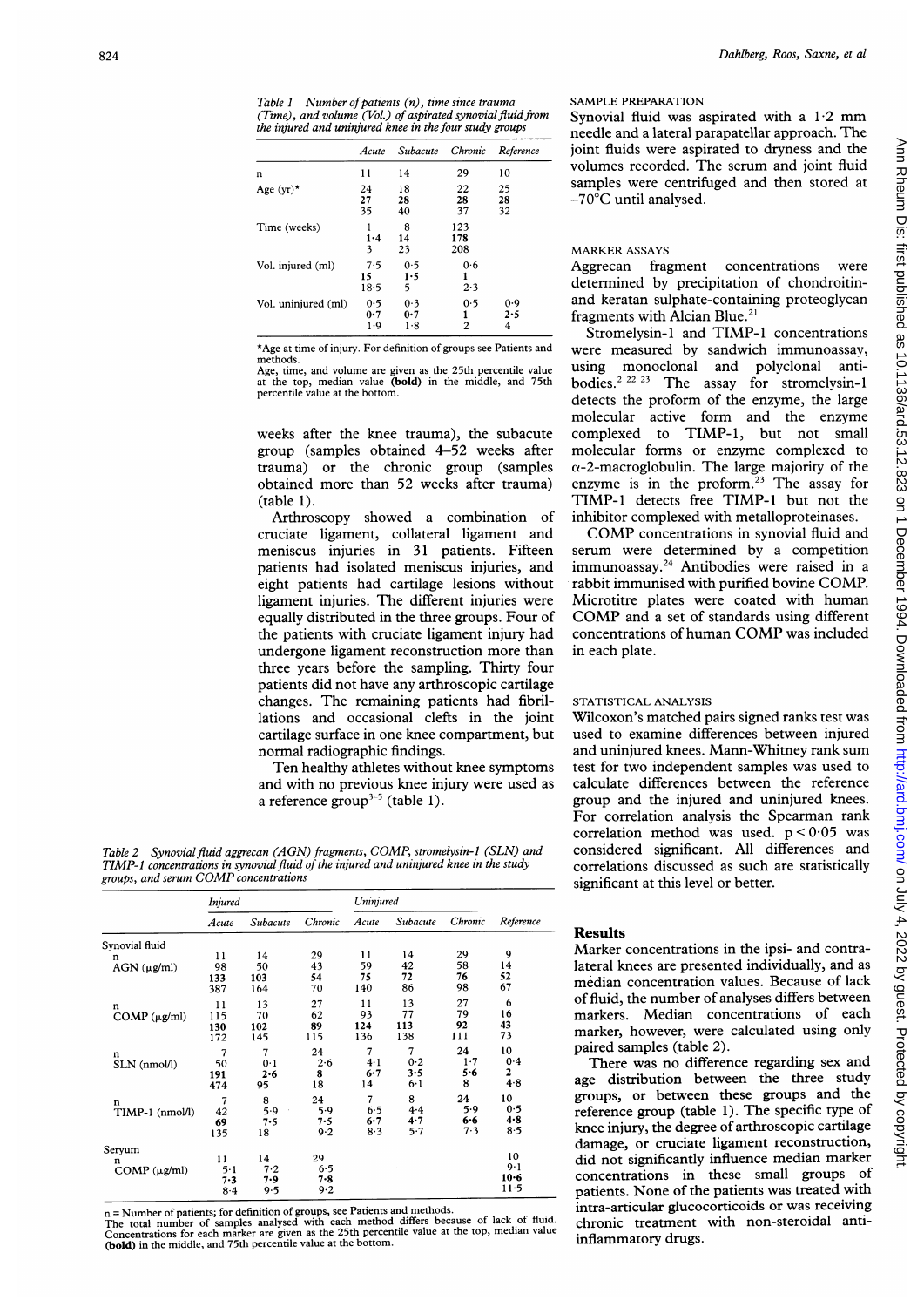**400** 

300

100

300

100

50

 $\Omega$ 

IN

 $\cdot$ 

150

 $\mathbf{0}$ 

100

<u>َ وَ</u> C 200  $\degree$  In

0)

**M**<br>
and a set of the set of the set of the set of the set of the set of the set of the set of the set of the set<br>
and the set of the set of the set of the set of the set of the set of the set of the set of the set of the



d (nmo

600

 $\sigma$ 

0 C .\_ ã

> <u>ء</u> ē

 $\cdot$  .

E 0 (I)

Figure 1 Individual concentration values of aggrecan in synovial fluid in the injured and uninjured knee. Top: acute group; middle: subacute group; bottom: chronic group. UN, uninjured knee; IN, injured knee; Ref, individual concentration values in the reference group.

 $UN$  Ref

خ<br>ق

1

100

 $\Omega$ 

300

200

100

 $\mathbf{0}$ 

150

100

 $5<sup>0</sup>$ 

 $\mathbf{0}$ 

**IN** 

400

300

 $\overline{\mathbf{e}}$  . Ē W Cu

.\_ 0 0- 0

8

Figure 2 Individual concentration values of COMP in synovial fluid in the injured and uninjured knee. Top: acute group; middle: subacute group; bottom: chronic group. UI uninjured knee; IN, injured knee; Ref, individual concentration values in the reference group.

UN Ref

Figure 3 Individual concentration values of stromelysin-1 in synovial fluid in the injured and uninjured knee. Top: acute group; middle: subacute group; bottom: chronic group. UN, uninjured knee; IN, injured knee; Ref, individual concentration values in the reference group. There is an overprojection of one line at the bottom.

# INJURED KNEES COMPARED WITH REFERENCE KNEES

In the acute phase in the injured knee, the concentrations of all markers, aggrecan fragments, COMP fragments, and stromelysin-1 and TIMP-1 were greater than in the reference group (figs 1-3, table 2). With increased time after injury, the concentrations of markers in the injured knee decreased, although COMP, stromelysin-1 and TIMP-1 concentrations were still increased compared with reference values in the chronic phase (figs 1-3, table 2).

# UNINJURED KNEES COMPARED WITH REFERENCE KNEES

In the acute phase in the uninjured knee, the joint fluid concentrations of aggrecan fragments, COMP fragments, and stromelysin-I were higher than in the reference group. The TIMP-l concentration did not differ from the reference values (figs 1-3, table 2). Unlike the concentrations of markers in the injured knee, there was no significant change in joint fluid marker concentrations in the uninjured knee over time. Thus concentrations of aggrecan fragments, COMP fragments, and stromelysin-I were increased compared with reference values in the chronic phase also (figs 1-3, table 2).

The ratios of aggrecan to COMP were similar in the acute, subacute and chronic phases in both the injured and uninjured knee, and did not differ from the reference ratio (data not shown). Furthermore, in the chronic phase, there was a correlation between the concentrations of aggrecan and COMP fragments in both the injured and uninjured knees. There was no correlation between stromelysin-1 and aggrecan fragment concentrations (data not shown). This may be because the assay used also detects the proform of the enzyme, and most of the enzyme in joint fluid is present in the proform.<sup>23</sup>

# COMPARISON BETWEEN INJURED AND UNINJURED KNEES

In the acute phase, the injured knee had greater concentrations of aggrecan fragments, stromelysin-1, and TIMP-1 compared with the uninjured joint. However, concentrations of COMP did not differ between the knees (figs 1-3, table 2).

In the subacute phase, the concentrations of aggrecan and COMP fragments and stromelysin-1 were similar in both knees, but TIMP-1 concentrations were greater in the injured knee (figs 1-3, table 2).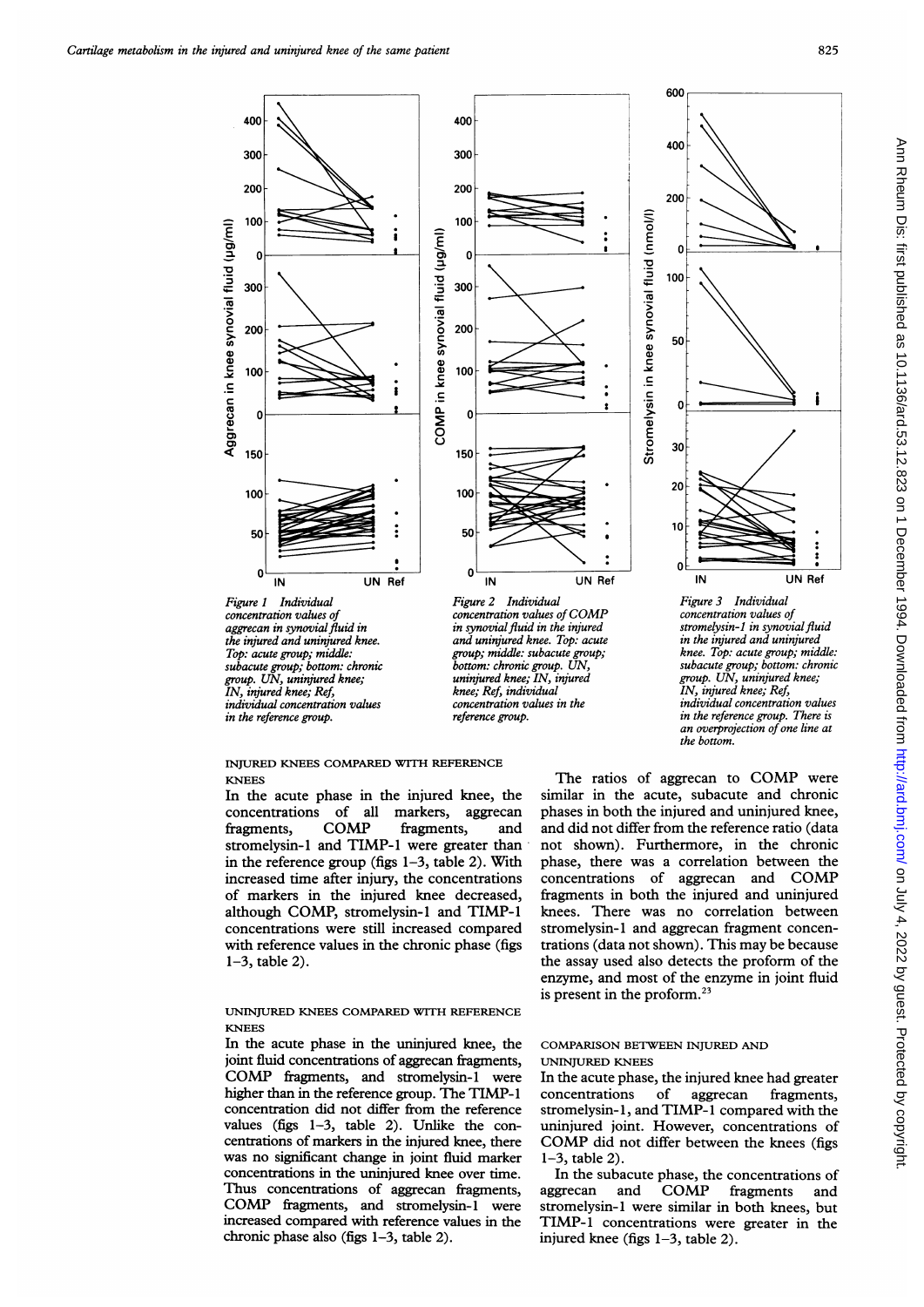

Figure 4 Relation between the uninjured and injured knee with respect to concentrations of aggrecan ( $r = 0.58$ ) and COMP  $(r = 0.41)$  in the chronic phase.

In the chronic phase, the injured knee had a smaller median concentration of aggrecan fragments, COMP concentrations did not differ, and stromelysin-1 and TIMP-1 concentrations were greater in the injured knee (figs  $1-3$ , table 2).

In the chronic phase, there was a correlation between the injured and uninjured knees with respect to both aggrecan fragment and COMP concentrations (fig 4).

Serum COMP concentrations were approximately 10% of the joint fluid COMP concentrations (table 2). There was no difference in the serum COMP concentrations between the acute, subacute, and chronic phases. Serum and joint fluid COMP concentrations did not correlate.

When the data were expressed as total content of synovial fluid markers (calculated as the product between the concentration of the marker and the aspirated synovial fluid volume) rather than as concentration values, similar results were obtained. However, in common with findings in previous studies, there was a greater variability in these values, as a result of uncertainties in estimates of total joint fluid volume (data not shown).<sup>2 25</sup>

# **Discussion**

The temporal patterns of marker concentrations in the synovial fluid in the injured knee of the patients with unilateral knee injury in the present study is in agreement with those previously reported for post-traumatic patients.<sup> $1^{3-5}$ </sup> However, in the present study we also examined marker concentrations in the contralateral, uninjured knee in the same patients. We found increased concentrations of aggrecan and COMP fragments, and of stromelysin-1 in the synovial fluid of the uninjured knee both early and late after the trauma. These findings may be consistent with an altered matrix metabolism not only in the injured, but also in the uninjured knee. This would corroborate previous investigations in post-traumatic animals in which studies of radioisotope incorporation in the joint cartilage and aggrecan concentration in synovial joint fluids have indicated an altered cartilage metabolism in the unoperated contralateral knee ioint.  $17-19$ 

Recently, two studies have compared injured and uninjured human knees with respect to the synovial fluid content of several different aggrecan epitopes.26 <sup>27</sup> Results were variable, but indicated a greater content of chondroitin sulphate epitopes and sulphated glycosaminoglycans in the injured compared with the uninjured knee. To decrease the influence of interindividual variations, we included only patients in whom it was possible to obtain paired, undiluted samples. Further, the patients were assigned to an acute, subacute, or chronic group because of the marked influence of time after injury on marker concentrations shown by our previous studies.<sup>13-5</sup> Patients with radiographic OA were excluded from our study, since severe cartilage changes were shown to influence concentrations of markers in synovial fluid.<sup>28</sup> As a final control, we compared the synovial fluid marker concentrations in the injured patients with those in a reference group having healthy knees.

Several factors may influence cartilage matrix metabolism in the uninjured knee of patients with a unilateral knee injury. Gait and biomechanical analyses have shown that patients with unilateral cruciate ligament deficiency prevent the anterior translation and internal-external rotation of the knee by the use of a more flexed hip position in strenuous situations.<sup>13</sup> Such patients also use antalgic manoeuvres frequently,<sup>14</sup> and have a bilateral leg impairment in performance tests.'5 Animal studies have shown that joint loading induces alterations in the articular cartilage, $29\overline{30}$  and in a study of aggrecan fragments in joint fluid before and after physical exercise in healthy athletes, the concentration of this marker was moderately increased after exercise.<sup>31</sup>

The low serum concentration of COMP fragments makes it unlikely that matrix fragments in one joint originate from another joint. However, it is possible that cytokines and degraded matrix products released from a diseased joint and transported to other healthy joints by the circulation can be involved in the early initiation of pathological processes in uninjured joints.'8 This concept is supported by a report that, in mice, intraperitoneal injection of purified cartilage proteoglycans digested with chondroitinase resulted in synovial inflammation and erosion of the articular tissues.<sup>32</sup>

The results of this study suggest an altered cartilage matrix metabolism not only in the injured, but also in the uninjured knee in patients with unilateral knee injury. The pathophysiological significance and the mechanisms responsible for this finding are not understood. However, the contralateral knee cannot be recommended as the only control joint in studies of matrix metabolism in patients with unilateral knee injury.

The helpful cooperation of the staff of the Department of Orthopedics, Lund University Hospital is greatly appreciated, as is the expert technical assistance of Chris Ebner, Elisaveta Trigueiros, and Mariette Hallbeck. Supported by the Swedish<br>Medical Research Council, the Medical Faculty of Lund<br>University, The Zoega, Kock, Ax:son Johnson and Pocordia,<br>and Österlund Foundations, the King Gustaf V 80-Ye and Merck Research Laboratories.